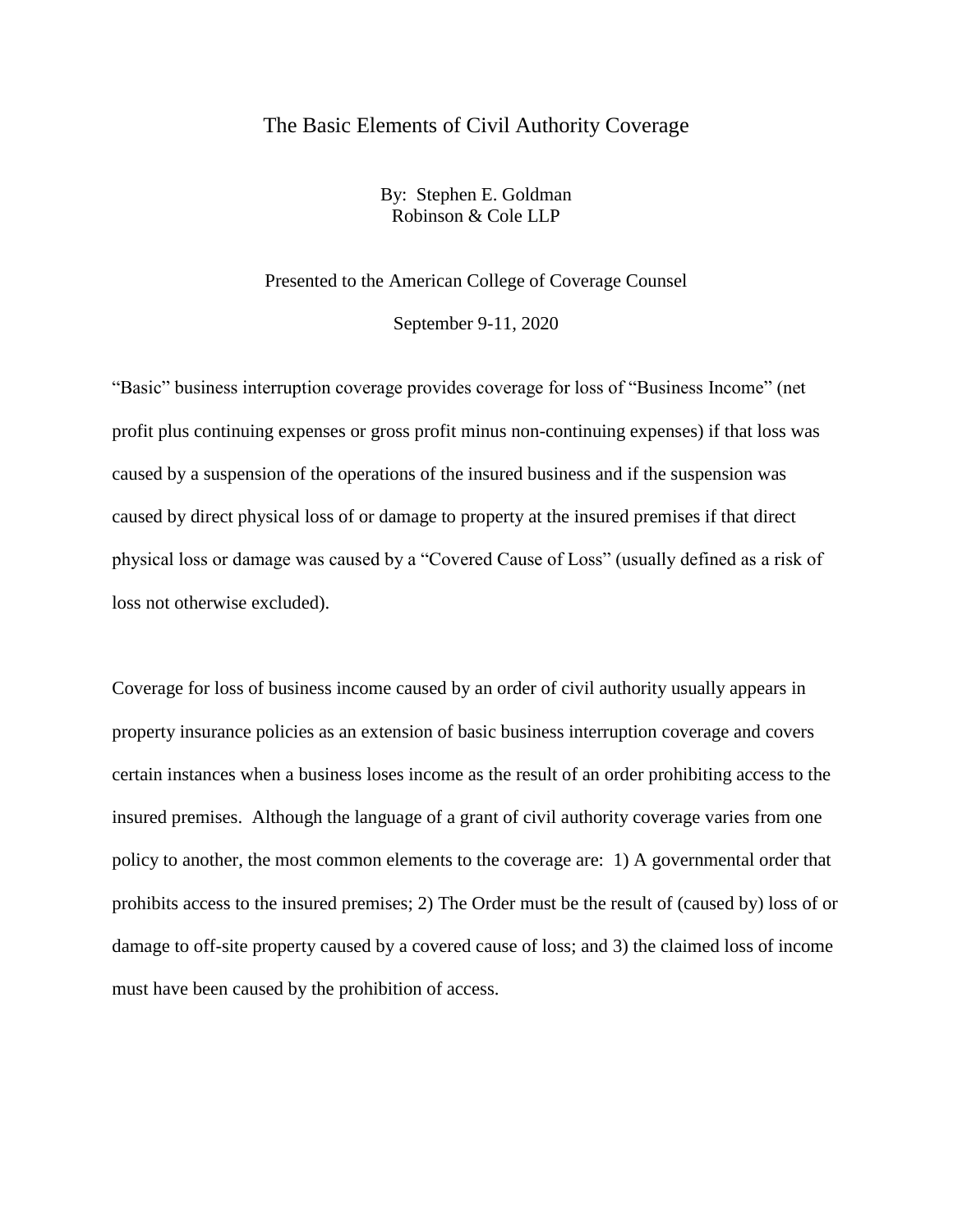## I. Did Order Prohibit Access?

Initially, the insured must establish that the order relied upon prohibited access to the insured premises. In *Commstop v. Travelers Indem. Co. of Conn.*, CIV.A. No. 11-1257, 2012 WL 1883461, \* 9 (W.D. La. May 17, 2012), the court held that the phrase "prohibit access" means access to the insured premises is "totally and completely prevented— *i.e*., made impossible" by action of civil authority. In *Comstop*, the court held that plaintiff's claim for business income loss due to restricted road access did not trigger coverage under the policy's civil authority provision. Another court refused to find a "prohibition of access" when state or local advisories request the public to stay off streets. *Kean, Miller LP v. Nat'l Fire Ins. Co. of Hartford*, CIV.A. No. 06-770-C, 2007 WL 2489711, at \*5 (M.D. La. Aug. 29, 2007) (holding that a civil authority order recommending residents to remain off the streets did not "prohibit" access to the insured's premises, and thus the insured's claim for business loss were not covered under the policy's civil authority clause). In *Ski Shawnee, Inc. v. Commonwealth Ins. Co.*, CIV.A. No. 3:09-CV-02391, 2010 WL 2696782, \* 4 (M.D. Pa. July 6, 2010) the court found no coverage involving the Pennsylvania Department of Transportation's closure of main route to insured's ski resort did not prevent some customers from accessing resort through alternate routes. In *Abner, Herrman & Brock, Inc. v. Great N. Ins. Co.*, 308 F. Supp. 2d 331, 335-36 (S.D.N.Y. Mar. 12, 2004), following the World Trade Center attacks, the court found that the civil authority provision coverage applied only when civil authority actually and completely prohibits access to the insured premises and not during subsequent days when other traffic restrictions made access to the premises more difficult. In *54th St. Ltd. Partners, L.P. v. Fid. & Guar. Ins. Co*., 306 A.D.2d 67, 763N.Y.S.2d 243 (1st Dep't 2003), the court held that a civil authority provision applied only to the two days when access to the premises was denied and did

2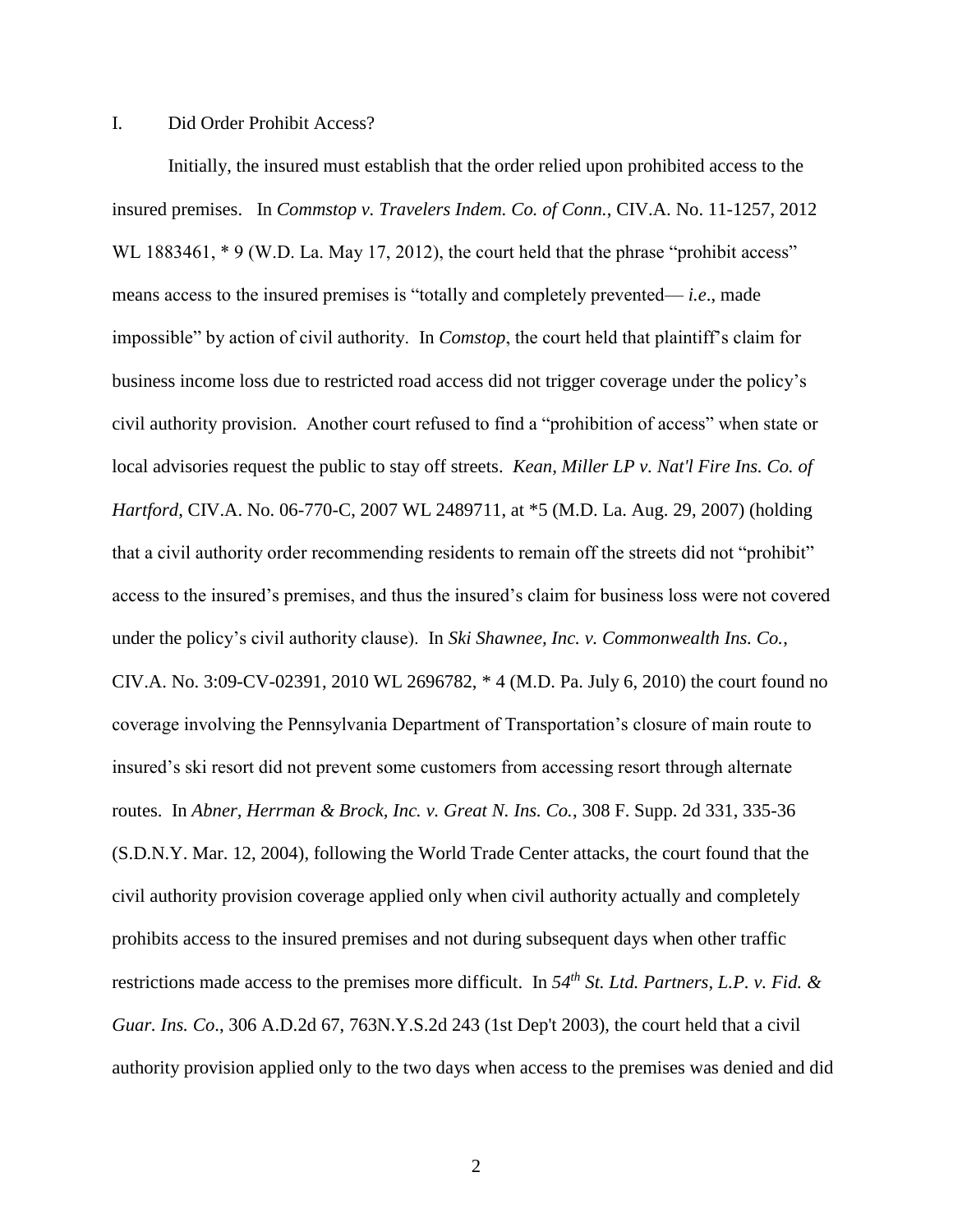not apply to the days thereafter because although vehicle and pedestrian traffic to the premises was diverted, access was not denied to the public, employees, or vendors, as there was not a "total interruption or cessation" of business. In *St. Paul Mercury Ins. Co. v. Magnolia Lady, Inc.,* CIV.A.No.297-CV-153, 1999 WL 33537191, at \*3 (N.D. Miss. Nov. 4, 1999), the court found no coverage when state authorities hampered access to claimant's casino-hotel by closing damaged bridge, because "casino-hotel was accessible during the period of time the bridge was under repair." A similar result was obtained when the FAA Ground Stop Order restricted air travel after the September 11<sup>th</sup> attack on the World Trade Center, but did not prohibit all access to airports and their associated businesses. *See Paradies Shops, Inc. v. Hartford Fire Ins. Co.*, No. 1:03-CV-3154-JEC, 2004 WL 5704715, at \*7 (N.D. Ga. Dec. 15, 2004) ("The Court sees no reasonable means of construing [the] order to ground all aircraft as an order specifically forbidding access to plaintiff's premises" in airport terminal stores"); *Philadelphia Parking Auth. v. Fed. Ins. Co.*, 385 F. Supp. 2d 280, 289 (S.D.N.Y. 2005) (finding no coverage where the order "may have temporarily obviated the need for plaintiff's parking services, [but] it did not prohibit access to Plaintiff's garages and therefore cannot be used to invoke coverage").

#### II. Was the Order caused by Covered Loss of or Damage to Property?

As noted, the insured must also prove that the Order itself was caused by property damage. This invokes two questions: a) was the presence of a virus in a building "loss of or damage to property"?; if so, is the claimed loss caused by an excluded cause of loss; and b) if so, is that loss or damage caused by a covered cause of loss?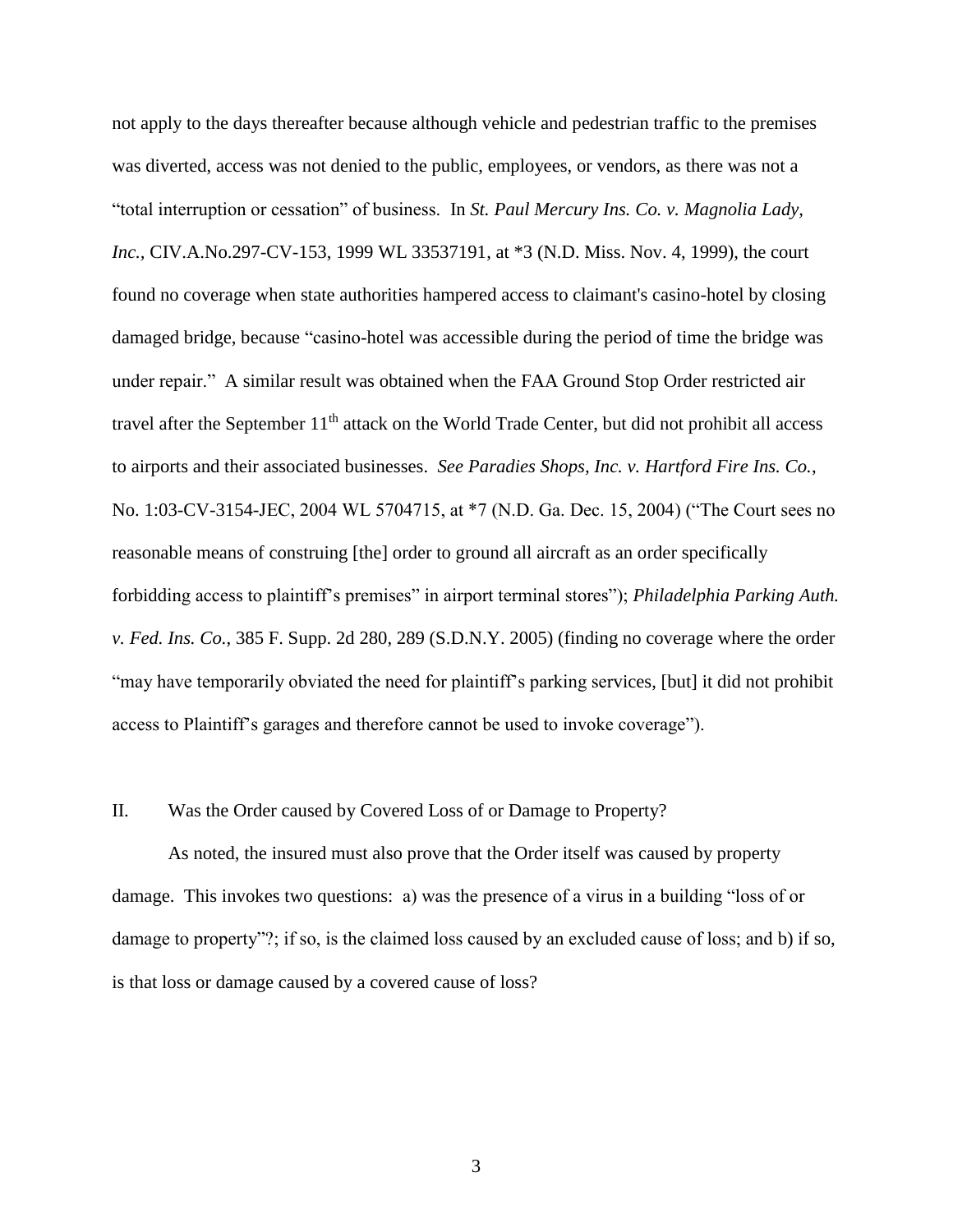#### A. Was the Presence of Virus in a Building "Loss of or Damage to Property?

The question of whether the presence of a virus on a surface within a building constitutes "direct physical loss of or damage to" the building or property within it is the subject of ongoing litigation. Three of four courts that have considered the issue have rejected the insured's argument that a "loss of use" or "loss of functionality" of the premises constituted "direct physical loss of or damage to property." *See Diesel Barbershop*, 2020 WL 4724305, at \*5; *Rose's 1 LLC et al. v. State Farm Lloyds*, 2020 WL 4589206, \*2 (D.C. Super.Ct. Aug. 6, 2020); *Gavrilides Management Co. v. Michigan Ins. Co*., Case No. 20 258 CB, Mich. Cir. Ct for Ingram County, Tr. Of July 1, 2020 Hearing tr. at 18-20. *But see*. *Studio 417, Inc. v. Cincinnatti Ins. Co*., No. 20 CV 03127 SRB, 2020 WL 4692385 (W.D. Mo. Aug. 12, 2020)(finding that discovery was needed to determine the nature and extent of the presence of the virus).

### B. Is the Claimed Loss Excluded?

Even if a court were to conclude that a virus in an off-site building constitutes direct physical loss of or damage to property within the geographical scope contemplated by the policy language, an insured must also prove that the physical loss or damage to the off-site property was the result of (i.e., caused by) a covered cause of loss. Many policies have virus exclusions that make "virus within a building" out of coverage even if it is found to be physical loss or damage to that building. *See Diesel Barbershop, LLC et al v State Farm Lloyds*, 2020 WL 4724305, at \*6 (W.D. Tex. Aug. 13, 2020) (holding that virus exclusion applied because "it was the presence of COVID-19 in Bexar County and in Texas that was the primary root cause of Plaintiffs' businesses temporarily closing"); *Gavrilides Management Co. v. Michigan Ins. Co*., Case No. 20 258 CB, Mich. Cir. Ct for Ingram County, Tr. Of July 1, 2020 Hearing at 21 (concluding that the virus exclusion "supplies a completely workable, understandable, usable definition of the word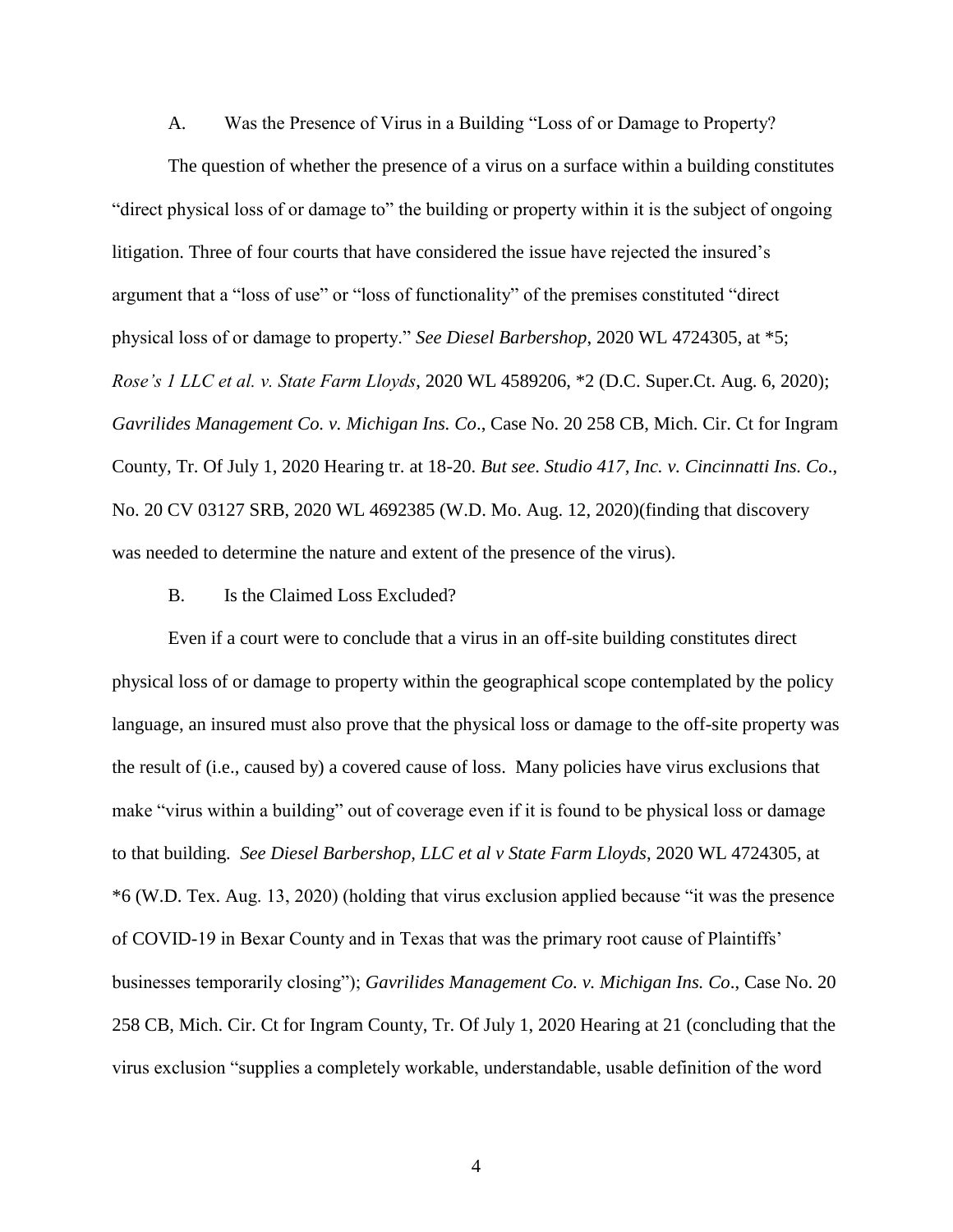*virus," and "the plaintiff has not supported that [the virus exclusion] doesn't apply").* Many policies have other exclusions that are also potentially applicable, such as contamination exclusions and pollution exclusions.

## C. Was the Claimed Loss of or Damage to Property the Cause of the Order?

If the insured can overcome the burden of proving that loss of or damage to off-site property caused by a covered cause of loss occurred, the insured must also establish that the property damage identified was the cause of the Order. This is particularly important in the context of the Stay at Home Orders issued by many state and municipal governments, where the orders were issued to create the social distancing needed to prevent the spread of the virus, and were not the result of the short term presence of a virus in a building. The simple need to avoid future human infection or property damage at other premises does not establish the required causation between the alleged damage to off-site property and the issuance of the order. Simple fear of future contamination of people or property is not sufficient. *See United Air Lines, Inc. v. Ins. Co. of State of Pa.*, 439 F.3d 128, 134 (2d Cir. 2006) (holding that civil authority coverage did not apply where "the government's subsequent decision to halt operations at the Airport indefinitely was based on fears of future attacks" on September 11, 2001, not because of property damage to adjacent property); *Paradies Shops, Inc. v. Hartford Fire Ins. Co.*, CIV.A. No. 1:03-CV-3154, 2004 WL 5704715, \*7 (N.D. Ga. Dec. 15, 2004) (Secretary of Transportation grounded air traffic due to fear of future terrorist attacks using airplanes, not because of physical damage that occurred in Manhattan, Washington D.C., or Shanksville, PA); *Dickie Brennan & Co. v. Lexington Ins. Co*., 636 F.3d 683, 687 (5th Cir. 2011) ("the 'due to' language in [the] policy required a close causal link by its plain terms."); *Syufy Enterprises v. Home Ins. Co. of Indiana,* No. 0756 FMS, 1995 WL 129229 (N.D. Cal. 1995)(curfews imposed